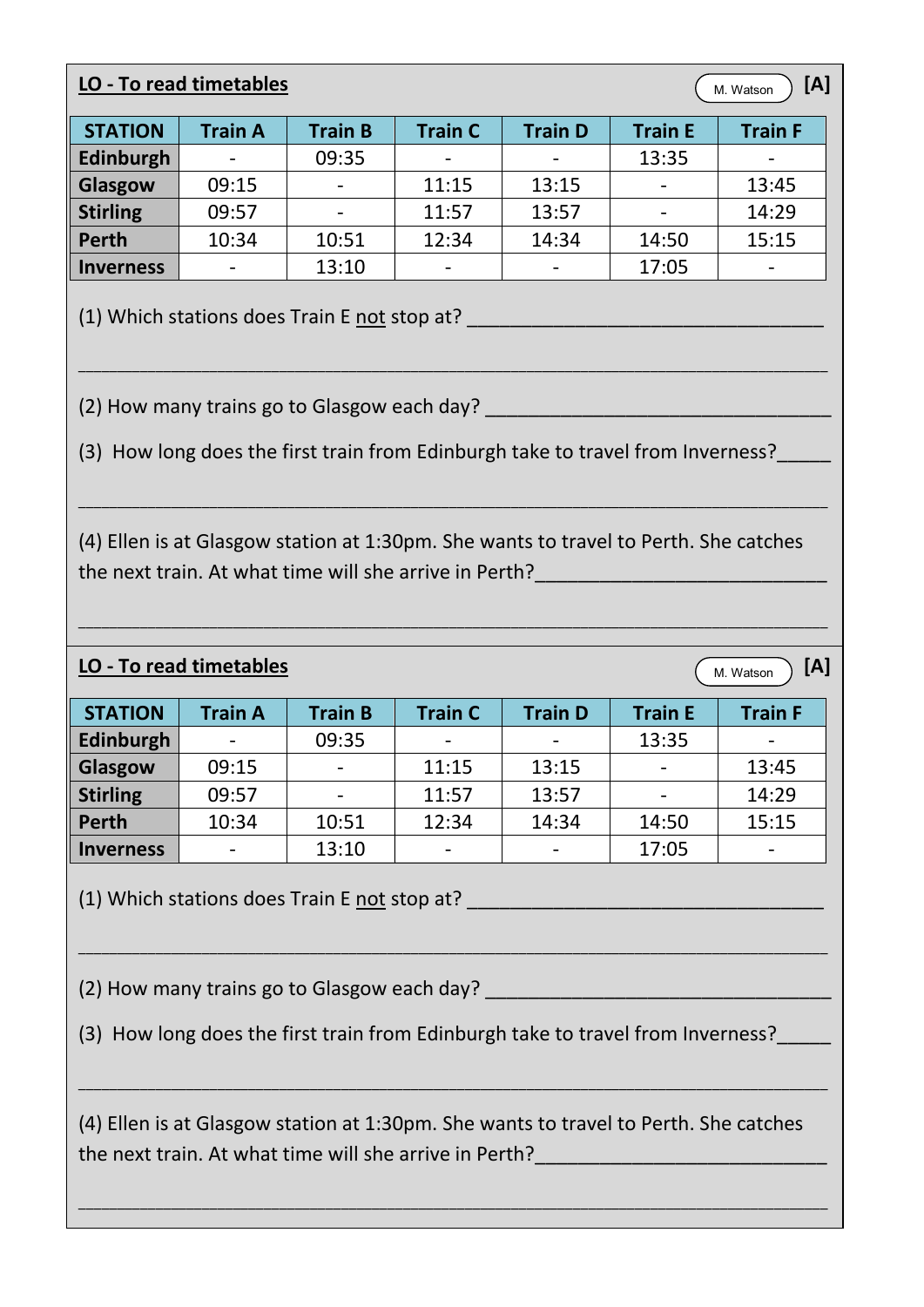## **LO - To read timetables** [B] *B CM Watson***</sub> [B]**

M. Watson

| <b>STATION</b>   | <b>Train A</b>           | <b>Train B</b>           | <b>Train C</b>           | <b>Train D</b> | <b>Train E</b>           | <b>Train F</b>           |
|------------------|--------------------------|--------------------------|--------------------------|----------------|--------------------------|--------------------------|
| Edinburgh        | $\overline{\phantom{0}}$ | 09:55                    | $\overline{\phantom{0}}$ |                | 13:35                    | $\overline{\phantom{a}}$ |
| Glasgow          | 09:15                    | $\overline{\phantom{a}}$ | 11:15                    | 13:15          | $\overline{\phantom{a}}$ | 13:45                    |
| <b>Stirling</b>  | 09:57                    | $\overline{\phantom{a}}$ | 11:57                    | 13:57          | $\overline{\phantom{a}}$ | 14:29                    |
| <b>Perth</b>     | 10:34                    | 10:51                    | 12:34                    | 14:34          | 14:50                    | 15:15                    |
| <b>Inverness</b> | -                        | 11:10                    | $\overline{\phantom{0}}$ |                | 17:05                    | $\overline{\phantom{a}}$ |

(1) Which stations does Train E not stop at? \_\_\_\_\_\_\_\_\_\_\_\_\_\_\_\_\_\_\_\_\_\_\_\_\_\_\_\_\_\_\_\_\_

(2) How many trains go to Glasgow each day? \_\_\_\_\_\_\_\_\_\_\_\_\_\_\_\_\_\_\_\_\_\_\_\_\_\_\_\_\_\_\_\_

(3) How long does the first train from Edinburgh take to travel from Inverness?

\_\_\_\_\_\_\_\_\_\_\_\_\_\_\_\_\_\_\_\_\_\_\_\_\_\_\_\_\_\_\_\_\_\_\_\_\_\_\_\_\_\_\_\_\_\_\_\_\_\_\_\_\_\_\_\_\_\_\_\_\_\_\_\_\_\_\_\_\_\_\_\_\_\_\_\_\_\_\_\_\_\_\_\_\_\_\_\_\_\_\_\_\_\_\_\_\_

(4) Ellen is at Glasgow station at 13:10. She wants to travel to Perth. She catches the next train. At what time will she arrive in Perth?

\_\_\_\_\_\_\_\_\_\_\_\_\_\_\_\_\_\_\_\_\_\_\_\_\_\_\_\_\_\_\_\_\_\_\_\_\_\_\_\_\_\_\_\_\_\_\_\_\_\_\_\_\_\_\_\_\_\_\_\_\_\_\_\_\_\_\_\_\_\_\_\_\_\_\_\_\_\_\_\_\_\_\_\_\_\_\_\_\_\_\_\_\_\_\_\_\_

\_\_\_\_\_\_\_\_\_\_\_\_\_\_\_\_\_\_\_\_\_\_\_\_\_\_\_\_\_\_\_\_\_\_\_\_\_\_\_\_\_\_\_\_\_\_\_\_\_\_\_\_\_\_\_\_\_\_\_\_\_\_\_\_\_\_\_\_\_\_\_\_\_\_\_\_\_\_\_\_\_\_\_\_\_\_\_\_\_\_\_\_\_\_\_\_\_

## **LO - To read timetables EXECUTE: CONSIDERING THE CONSIDERING THE CONSTRUCTION OF A LIGACION CONSIDERING THE CONSTRUCTION OF A LIGACION CONSTRUCTION OF A LIGACION CONSTRUCTION OF A LIGACION CONSTRUCTION OF A LIGACION C**

M. Watson

| <b>STATION</b>   | <b>Train A</b>           | <b>Train B</b>           | <b>Train C</b> | <b>Train D</b> | <b>Train E</b>           | <b>Train F</b> |
|------------------|--------------------------|--------------------------|----------------|----------------|--------------------------|----------------|
| Edinburgh        | $\overline{\phantom{0}}$ | 09:55                    |                |                | 13:35                    |                |
| Glasgow          | 09:15                    | $\overline{\phantom{a}}$ | 11:15          | 13:15          | $\overline{\phantom{0}}$ | 13:45          |
| <b>Stirling</b>  | 09:57                    | $\overline{\phantom{a}}$ | 11:57          | 13:57          | $\overline{\phantom{a}}$ | 14:29          |
| Perth            | 10:34                    | 10:51                    | 12:34          | 14:34          | 14:50                    | 15:15          |
| <b>Inverness</b> |                          | 11:10                    |                |                | 17:05                    |                |

(1) Which stations does Train E not stop at? The contract of the contract of the contract of the contract of the contract of the contract of the contract of the contract of the contract of the contract of the contract of t

(2) How many trains go to Glasgow each day?

(3) How long does the first train from Edinburgh take to travel from Inverness?

\_\_\_\_\_\_\_\_\_\_\_\_\_\_\_\_\_\_\_\_\_\_\_\_\_\_\_\_\_\_\_\_\_\_\_\_\_\_\_\_\_\_\_\_\_\_\_\_\_\_\_\_\_\_\_\_\_\_\_\_\_\_\_\_\_\_\_\_\_\_\_\_\_\_\_\_\_\_\_\_\_\_\_\_\_\_\_\_\_\_\_\_\_\_\_\_\_

(4) Ellen is at Glasgow station at 13:10. She wants to travel to Perth. She catches the next train. At what time will she arrive in Perth?

\_\_\_\_\_\_\_\_\_\_\_\_\_\_\_\_\_\_\_\_\_\_\_\_\_\_\_\_\_\_\_\_\_\_\_\_\_\_\_\_\_\_\_\_\_\_\_\_\_\_\_\_\_\_\_\_\_\_\_\_\_\_\_\_\_\_\_\_\_\_\_\_\_\_\_\_\_\_\_\_\_\_\_\_\_\_\_\_\_\_\_\_\_\_\_\_\_

\_\_\_\_\_\_\_\_\_\_\_\_\_\_\_\_\_\_\_\_\_\_\_\_\_\_\_\_\_\_\_\_\_\_\_\_\_\_\_\_\_\_\_\_\_\_\_\_\_\_\_\_\_\_\_\_\_\_\_\_\_\_\_\_\_\_\_\_\_\_\_\_\_\_\_\_\_\_\_\_\_\_\_\_\_\_\_\_\_\_\_\_\_\_\_\_\_